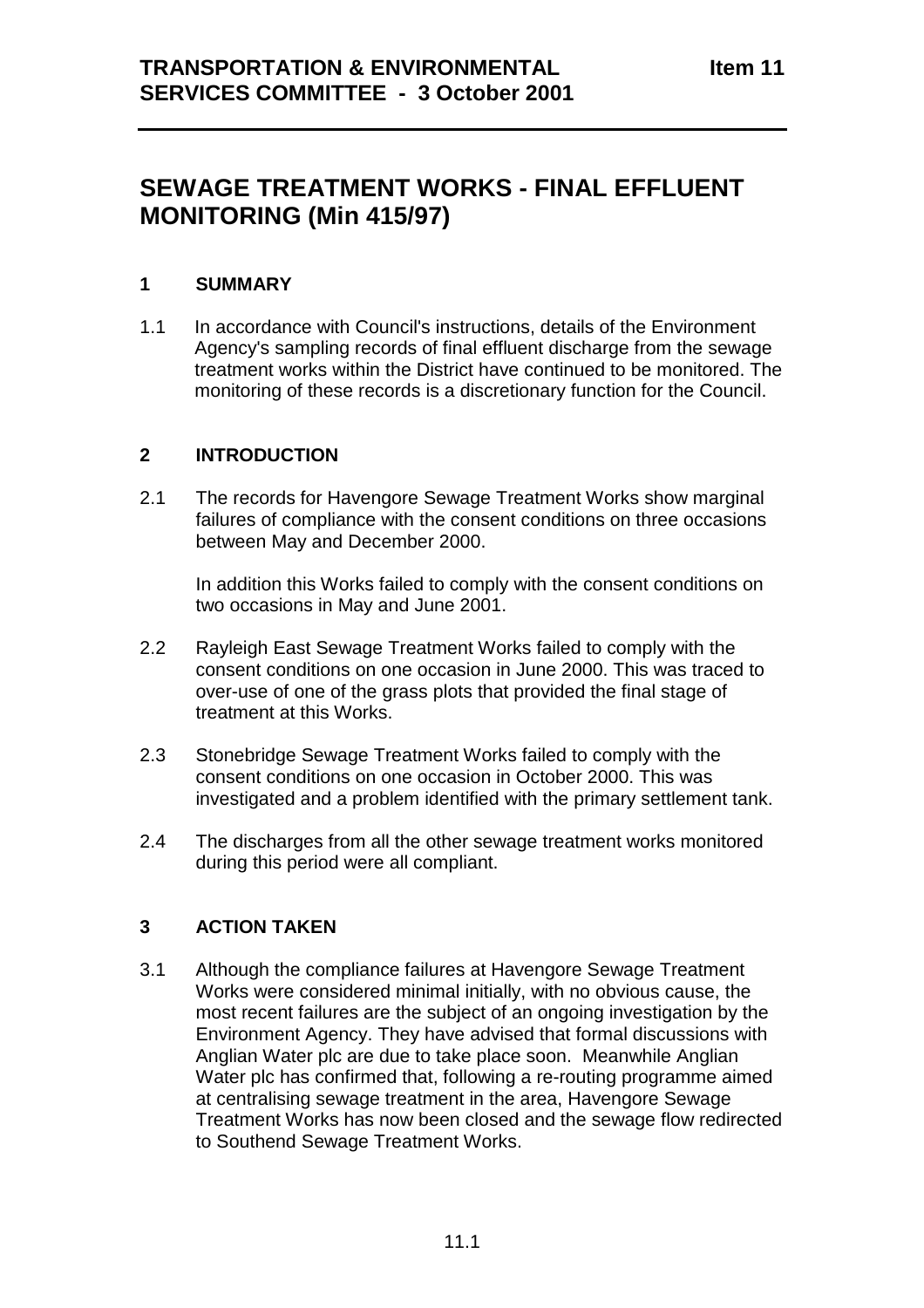# **TRANSPORTATION & ENVIRONMENTAL SERVICES COMMITTEE - 3 October 2001**

- 3.2 As part of their investigation of compliance failure, the Environment Agency took formal samples of the final effluent from Rayleigh East Sewage Treatment Works, as a precursor to possible formal action. Remedial works were carried out by Anglian Water, following which the Environment Agency advised they are satisfied that the problem has been resolved.
- 3.3 Following an investigation by the Environment Agency, Anglian Water plc carried out remedial works at Stonebridge Sewage Treatment Works and the Environment Agency are satisfied that the problem is now resolved.

#### **4 ENVIRONMENTAL IMPLICATIONS**

4.1 The Environment Agency has confirmed that the environmental implications relating to these incidents were considered to be minimal.

# **5 PARISH IMPLICATIONS**

- 8.1 Havengore Sewage Treatment Works is situated in the Parish of Wakering.
- 8.2 Rayleigh East Sewage Treatment Works is situated in the Parish of Rayleigh.
- 8.3 Stonebridge Sewage Treatment Works is situated in the Parish of Barling.

# **9 RECOMMENDATION**

That Members note the contents of this Report. (723) (HHH&CC)

Graham Woolhouse

# **Head of Housing, Health & Community Care**

 $\frac{1}{2}$  ,  $\frac{1}{2}$  ,  $\frac{1}{2}$  ,  $\frac{1}{2}$  ,  $\frac{1}{2}$  ,  $\frac{1}{2}$  ,  $\frac{1}{2}$  ,  $\frac{1}{2}$  ,  $\frac{1}{2}$  ,  $\frac{1}{2}$  ,  $\frac{1}{2}$  ,  $\frac{1}{2}$  ,  $\frac{1}{2}$  ,  $\frac{1}{2}$  ,  $\frac{1}{2}$  ,  $\frac{1}{2}$  ,  $\frac{1}{2}$  ,  $\frac{1}{2}$  ,  $\frac{1$